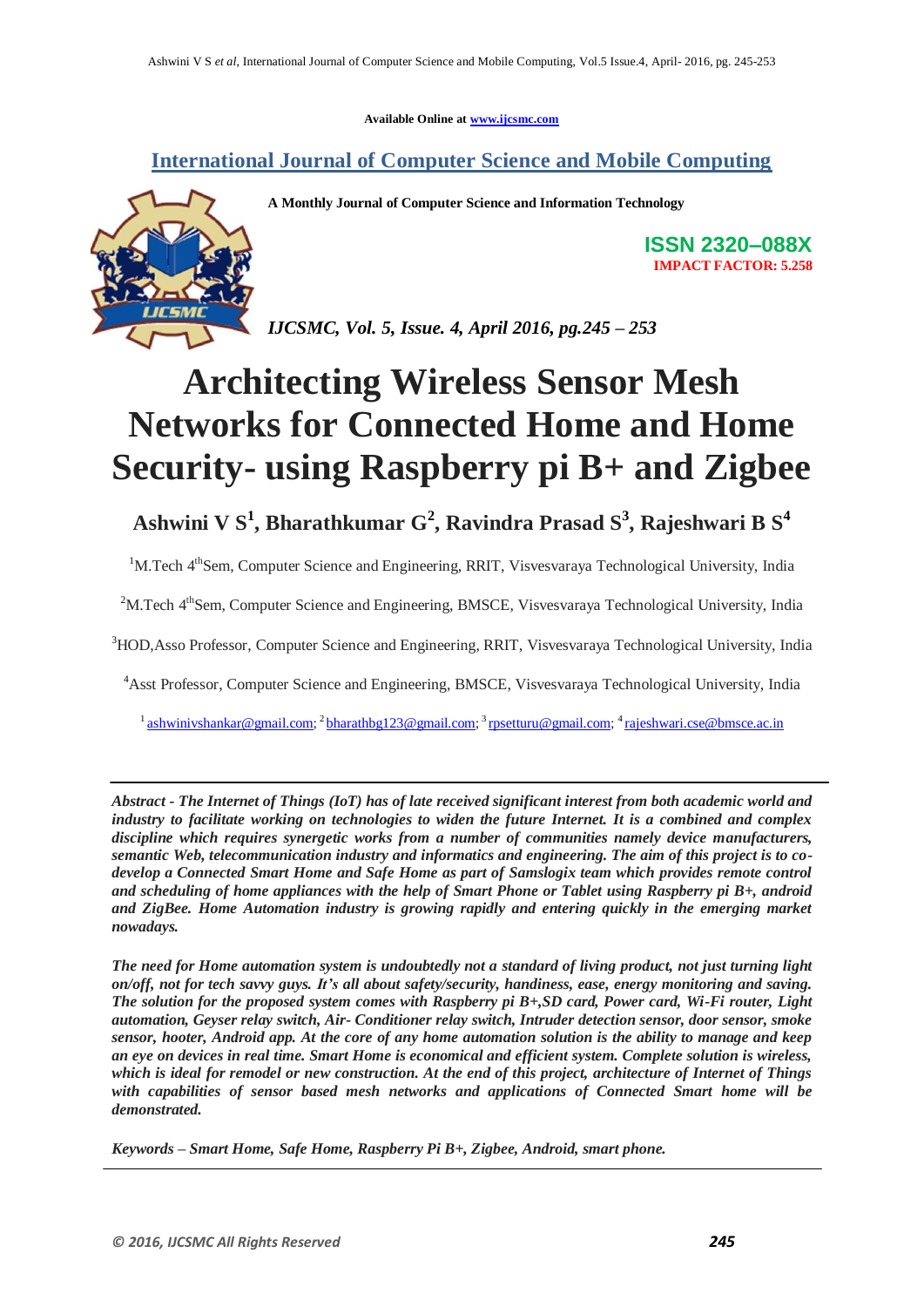# **I. INTRODUCTION**

Internet of things can be defined as the interconnection between everyday objects such as smart-phones, internet TVs, sensors, actuators and the internet using sensing devices which are intelligently linked together to enable new forms of communication among things and people, and among things themselves[1]. IoT can also be defined as interconnection between object, animal or people that has the ability to exchange data over network without human-to-human involvement or human-to-computer interaction.

Home automation or smart homes can be described as introduction of technology within the home environment to provide convenience, security, comfort and energy efficiency to its occupants. The main intention of the proposed system is the provision for occupants to automate homes remotely. This work explores the use of Raspberry pi B+ model and ZigBee model for a safe and secured home. Along with this cloud implementation is yet another focused area of the proposed system in order to access the system from anywhere.

Different devices and the appliances in the home such as lightings, geyser, air condition, home security, intruder detection, smoke/fire alert, entertainment systems and door sensing are now being controlled remotely using the Smart Phones or Tablets. With the help of such system the energy consumption can be monitored continuously which contributes to overall cost reduction and energy saving which is the main concern these days.

This paper develops a system that allows user to control home appliances and to provide secured home ambience whenever he like and wherever he is. An example of remote monitoring, when home is in "safe mode", our sensors detect intrusion or any fire outbreak in home which can be notified in many modes such as hooter , SMS, Email, Call, Lights on etc.

# *Raspberry pi B+*

Raspberry pi is a low cost, small and portable size of computer board. Raspberry has built in software namely Scratch which enables programmers to program and design animation, game or interesting video. Adding to this programmers can also develop script or program using python language; which is the core language in Raspbian OS (operating system) [2].

Raspberry pi B+ is evolution of Model B. B+ has advantages over model B, firstly more GPIO header PIN, more USB ports, low power consumption. B+ model is the latest version which is available in the market. B+ is a credit card sized sole board computer developed in UK. Since it does not include built in hard disk or solid state drive, we use an SD card for booting and long term storage.

# *Zigbee*

ZigBee is a high level communication protocol which is used to build a communication network. Mostly used in low data rate application which does not require high power consumption and secure transmission. Due to its low power consumption, the transmission distance is up to  $10 - 100$  meter line of sights. yet, it increases the output power and less resistance in signal [3]. ZigBee has pre-defined rate of 250 kbits/s, which is best for intermittent data transmissions from a sensor or input device. ZigBee is better when compared to other technology i.e., Bluetooth or Wi-Fi because it is simpler and less expensive [4].

# **II. RELATED WORK**

Baoan Li et.al [5] proposed the design of a smart home automation system based on Internet of Things (IOT) and service component technologies by using the SOA (Service Oriented Architecture) approach. In order to realize every changing dynamic semantic integration of the web services they proposed and applied the component technology. Here the authors will specify that Smart Home is the main component of Intelligent Residential District and the concept of IOT Technology is used to implement the smart home which includes family security, family business, family data processing, family entertainment and family medical treatment. Finally they discuss about the Heterogeneous information fusion technology of IOT that mainly deals with many data source and to get higher quality data information.

L Suresh et.al [6] designed a basic home automation application On Raspberry Pi by reading the subject of the E-mail and the algorithm for that has been developed in python language. Python is default programming language/environment provided by the Raspberry Pi. Here the proposed system will control the devices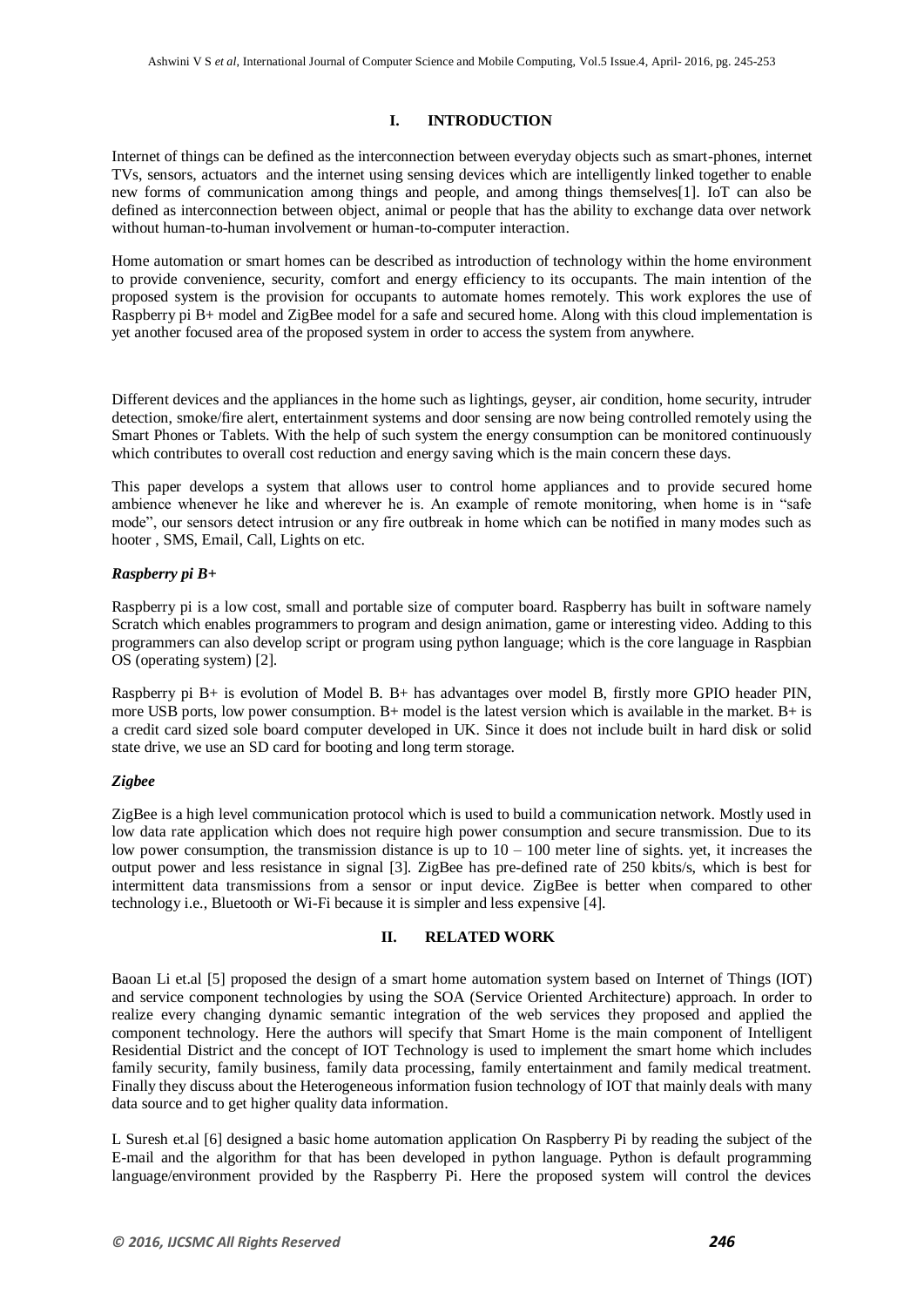connected to the ARM 11 based Raspberry pi board through the commands from email and it will also sends the feedback email of the status of the device. They also included the A PIR sensor in order to detect the Human Motion this will provides an email alert of unauthorized motion detection. The control code or algorithm is proposed for implementing the control strategy for home automation and this code is very user friendly, generic, flexible and can be extended for future applications.

P Bhaskar Rao et al [7] provides a flexible and low cost home control and monitoring system using an embedded microcontroller and microprocessor. Here the authors proposed a system which no more require a committed server PC with respect to similar systems and it will provide a novel communication protocol so that it can control and monitor the home environment with additional functions than just the switching functionality. Here the author uses the IP connectivity for controlling and accessing the appliances and devices remotely using Smart phone application. In order to explain the practicability and Successfulness of this system, the home control system can be integrated with devices such as power plug, light switches, temperature sensor and current sensor.

Cheah Wai Zhao et al [8] discuss the importance of Raspberry PI in developing the smart applications as it can be used to integrate with various components like sensors, cameras, LED lights, speakers and wireless communication units to develop smart applications. Here two ZigBee modules are used to communicate with two different devices raspberry PI and laptop. They also added the sensors to develop smart applications such as smart alarm system, population of consumer walk-in and walk-out, high temperature alert system and so on. This approach will show how files are shared between Raspberry pi and windows users. Here the Raspberry PI acts as server by using samba. This work by authors is basically to explore the various features and possibilities available in Raspberry Pi.

Monika M Patel et.al [9] proposed a Home Automation system using Raspberry pi. Home automation means control of any electronics devices in our home and office whether we are inside home or away. For the users this system will provides the remote control of various lights and appliances within their home. Here we can control these devices using Raspberry Pi model either by webpage or by remote control and the system is low cost and expandable to various devices can be controlled. This type of smart home systems are important because human has the tendency to forgot to switch off the appliances when they are not in use and in which case, they are useful in order to utilize the power efficiently and in a secured manner.

S.P Pande et.al [10] presents a smart home automation system using brain–computer interface. This system is mainly used to control and monitoring the home appliances from Graphical User Interface (GUI) by using brain–computer interface and this system will uses an input source and it can be controlled wirelessly. This research is mainly based on application of knowledge mainly in the field of computer programming, microcontroller and radio frequency communication. Home automation system design is been developed for certain situation for those who need a special attention such as old age person, handicapped person and sick patients. A brain–computer interface (BCI) is a device which helps severely disabled ones to interact and communicate with their environment using their brain waves. The main goal of this system is to detect the electric signal close to eye area and by using electrodes the system will try to spot the changes in electric pulse in order to conclude the action to be taken. As a POC (proof of concept) system will be enabled to control different platform and devices.

R.S. Suryavanshi et.al [11] proposed an automation system which is interfaced with android systems. Proposed system makes home intelligent enough to save electricity and is implemented all the way through onboard Wi-Fi which is inbuilt in the mobile devices/phones that has android as its system. This system has a security system that will gives access to the system through password authentication. Then we have to switch on the Wi-Fi router. ATMega16 is an AVR that access the Wi-Fi. The dimmer circuits are used to control the speed of the appliances such as fan. With the dimmer circuit a device can be turned on and off. This system is better when compared to other similar developments made with the technologies such as Bluetooth, as it works on Wi-Fi. As a result they have provided a cost-effective and scalable Home Automation Systems (HASs).

Rajeev Piyare [12] presents a flexible and low cost home control and monitoring system which uses the embedded micro-web server, with IP connectivity for accessing and controlling the devices and appliances remotely using Android based Smart phone app. Here the author proposed a system which does not require a dedicated server PC with respect to similar systems and it will provides a novel communication protocol so that it can monitor and control the home environment with more than just the switching functionality. Here author will use the IP connectivity for controlling and accessing the appliances and devices remotely using Smart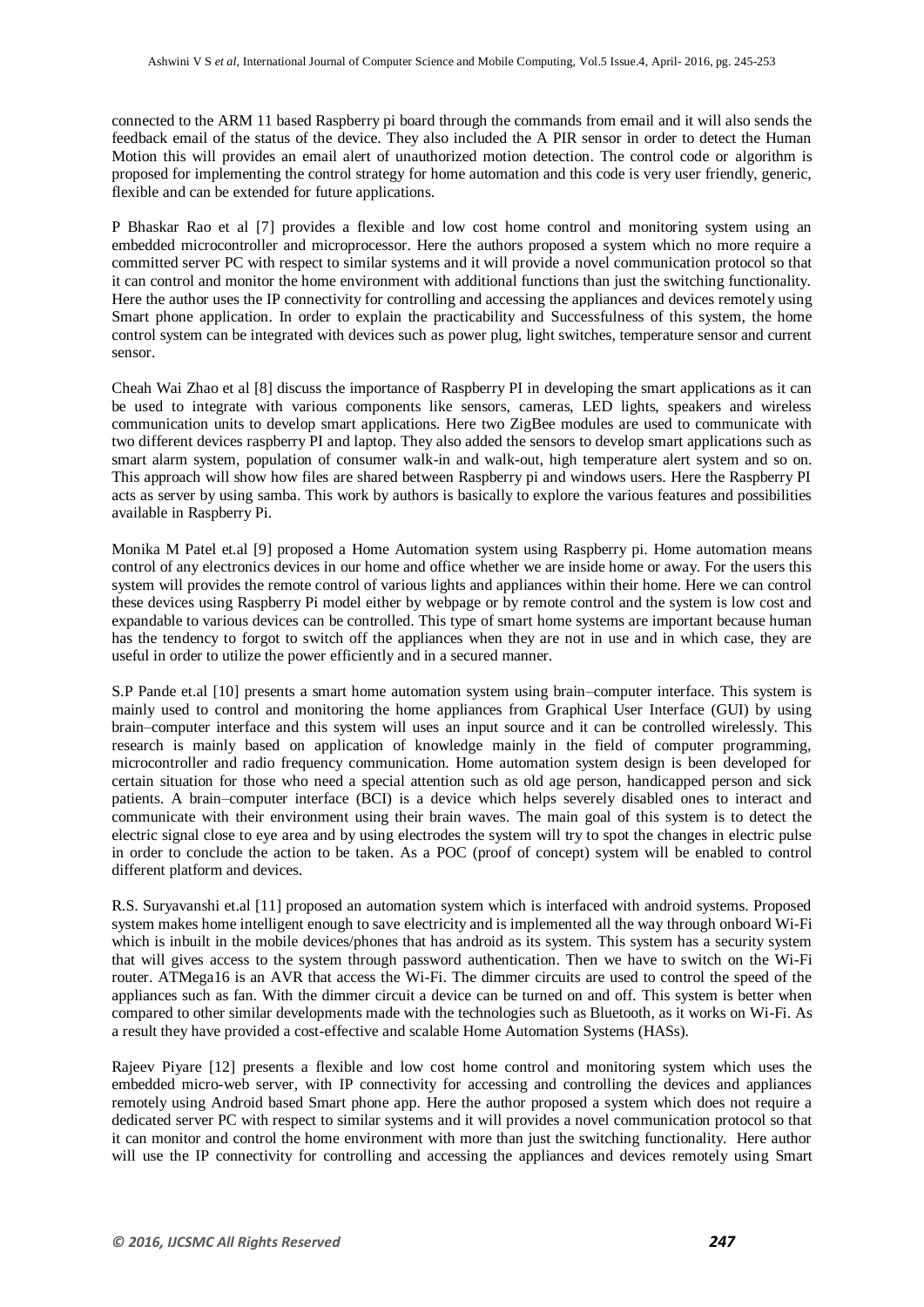phone application. In order to explain the practicability and Successfulness of this system, the home control system can be integrated with devices such as power plug, light switches, temperature sensor and current sensor.

Daniel Castellano et.al [13] proposed the fourth generation home automation system which uses open source JdeRobot framework. In this system, it has central node and a distributed set of ZigBee wireless nodes (sensor or actuator) and video camera nodes. A web interface has been deployed for the human user access and interactions with the system, so the user can remotely see statistics, read the current sensor data, receive alarms and deactivate them, watch the video in streaming and send commands to the actuators. This system has a star architecture with several satellite nodes distributed throughout the house, which communicate with the central node using ZigBee. A specific protocol has been developed over ZigBee to shape the wireless dialog between the satellites and the central node. The satellites include the most common sensors in home automation systems: gas, flood, temperature, vibration. Actuator satellites with relays have been also created. In addition video satellite nodes have been developed to receive in real time the images from cameras. The whole system is low cost.

Alaa Alhamoud et al. [14] developed a SMARTENERGY.KOM framework for energy efficient smart homes based on human activity detection and wireless sensor networks. This framework is based on the design that the majority of the user activities at home are interrelated to a set of electrical appliances which are needed to perform these activities. This framework will explain how to detect the user's current activity by looking into his fine-grained appliance-level energy utilization. The relation between electrical appliances and activities makes it possible to become aware of appliances which could be consuming energy unnecessarily i.e., wasting energy at home. The framework is organized into two components. Primarily the activity detection framework which is solely responsible for detecting the user's up to date activity based on his energy utilization. Second is the Energy Advisor framework which utilizes the activity detection for the purpose of recognizing the appliances which are consuming energy unnecessarily i.e., wasting energy at home and informing the customer about optimization potential.

# **III. PROPOSED SYSTEM**

The proposed home automation system mainly relies on the following 3 significant areas which makes it different from other existing home automation system.

- 1. Mobile integration and cloud server
- 2. Applications of Internet of Things
- 3. Wireless Meshed Network and ZigBee

## *1. Mobile integration and cloud server*

At present techno world preferences are expected at its best when safety is considered. Home safety is one of the prior basic requirements everyone would look for, provided more features at affordable cost. The technology has revolutionized to such an extent that a common man has accessibility and affordability at his finger tips through utilizing smart phones and apps. This further enhances utilization of technology at its best with low cost.

Some of the features that can be offered for home security include

**Safety measures like: -** Intrusion, LPG leakage, Electricity Short circuit.

**Power consumption savings like: -** Automatic switching on and off of lighting and heating devices (HVAC Systems), Water pumping and consumptions.

**Comfort and ease: -** Timely triggering Washing machine, Cooking (Oven / Toast maker / Coffee etc).

Further the above set examples can be controlled and monitored with the help of smart phones / tablets which has android apps which are connected to a cloud system which provides remote accessibility from anywhere at any time. According to a research by ABI Research, a New York based firm, nearly 240 million businesses are using cloud services through mobile devices at the end of 2015. Having all these pros in our mind about smart phones and cloud system, we have implemented our Smart Home System with mobile integration by using android app and reaching the Smart Home system from anywhere in the world with the help of cloud system.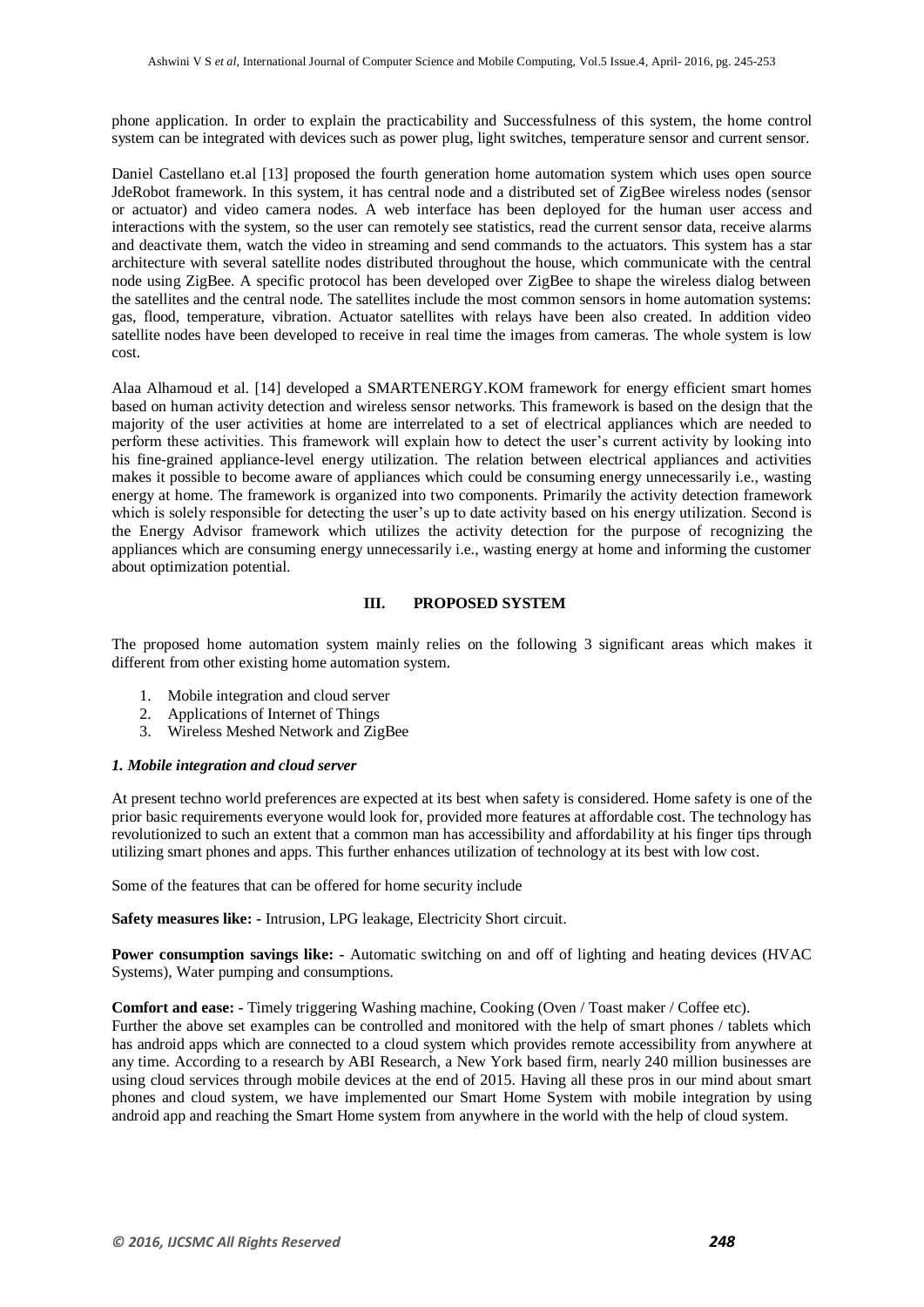## *2. Applications of Internet of Things*

IOT Stands for Internet of Things. In this Physical World IOT describes a system in which the sensors are attached to the items. These Items can be connected to the wired and wireless internet Connections. Here The Sensors have wide area connectivity such as GSM, GPRS, 3G, and LTE (4G) and they can also use different types of Local area network connections such as Bluetooth, WI-Fi, Zigbee, Radio Frequency Identification (RFID), and Near Field Communication (NFC).

The Internet of Things Will

- 1. Connects both Living and non-living Things.
- 2. Change what types of items communicate over an IP network.
- 3. Use sensors for data connections.

## *3. Wireless Meshed Network and ZigBee*

Wireless Mesh network is a powerful Networking technique to route the data. Its range is expanded by allowing data to hop node to node. In mesh Networks reliability is increased by "**self-healing**". This means that mesh networks have a capacity to take turns when one node fails or a connection is lost.

One of the popular mesh networking protocol is ZigBee. It is designed for low-power applications, low-data rate. The major technologies used to implement Wireless home automation systems are Bluetooth, Wavenis, Z-Wave, WiFi, Insteon, and ZigBee. Among these technologies the ZigBee based Wireless home automation systems have become very popular because of its low cost, low power consumption, Robust, Mesh Networking and Interoperability. ZigBee was built on the top of IEEE 802.15.4 standard.



#### **ZigBee Nodes**

ZigBee technology offers reliable and robust solution for noisy radio frequency (RF) environments. ZigBee features include clear channel assessment, energy detection. The channel dexterity help devices to pick the best possible channel and keep away from other wireless networks such as Wi-Fi this will happens when the message acknowledgement tells that the data is delivered to its destination correctly. One of the best ZigBee's key features is to ability to cover large areas with routers. This feature helps ZigBee to differentiate from other technologies. Mesh networking will expands the range of the network by routing and self-healing increases the reliability of the network by re-routing a message in time of a node failure.

ZigBee technology has two features sets .one is ZigBee Feature Set and other is ZigBee Pro Feature Set, which concentrates on specific markets. The "ZigBee" feature set mainly used for light and home commercial environments which are designed for simpler plug and forget networks. The "ZigBee Pro" feature set consists those features that improve the ZigBee feature set and adds the elements designed for more complex and larger networks such as automated address management, network scalability, group addressing and centralized data collection.

In this proposed system we will remotely control, schedule and manage the home appliances by using

- **Raspberry pi b+ model(latest version of raspberry pi)**
- **Zigbee model**
- **Android App**

We have implemented our Smart Home System with mobile integration by using android app and reaching the Smart Home system from anywhere in the world with the help of cloud. We can schedule the home appliances to switch on and off through the Android app.Cost Reduction (40% - 70% lesser when compared to other systems)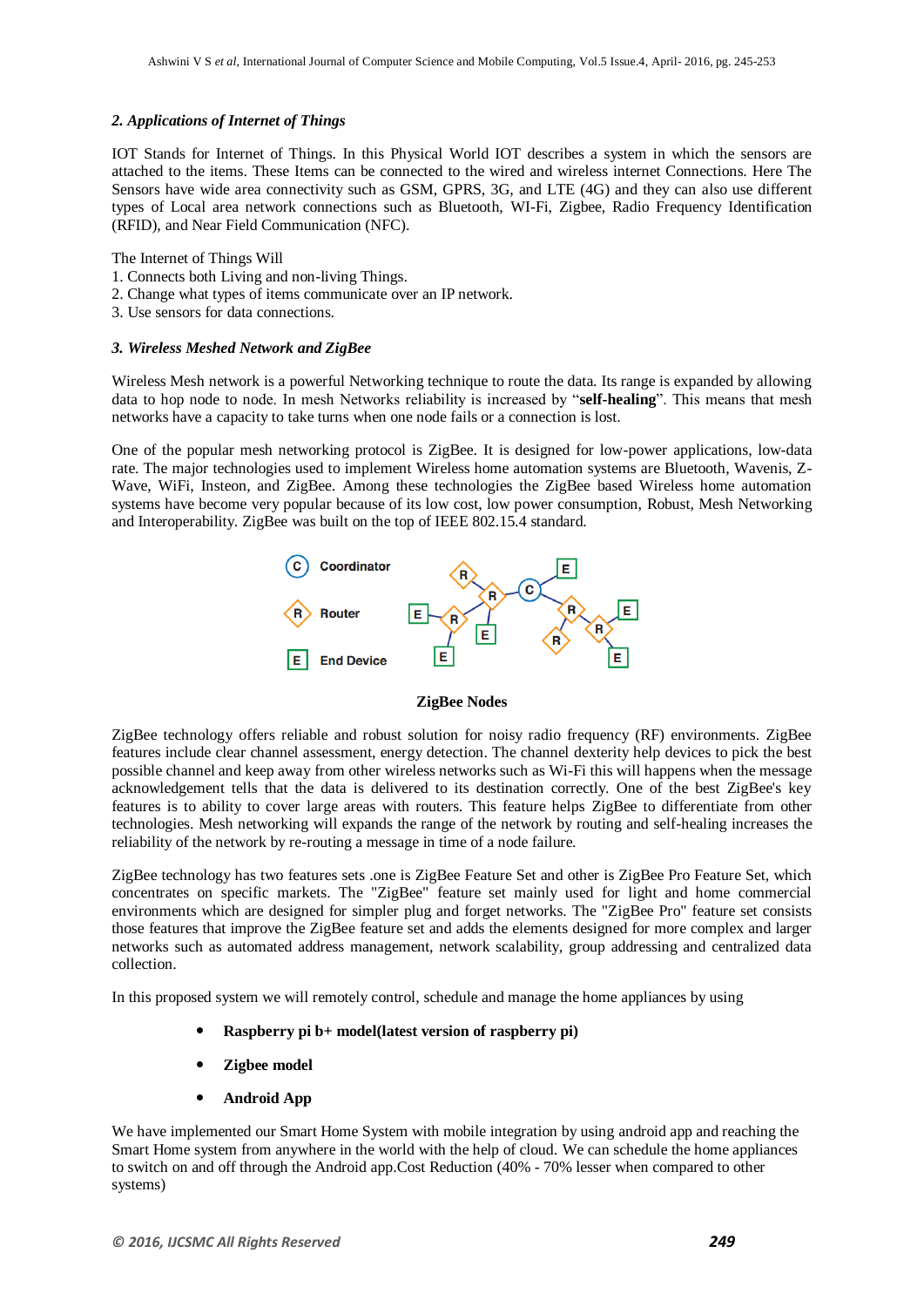## **Advantages of Proposed system**

- It allows more flexibility through android device.
- It provides security and authentication.
- Additional appliances can be easily added.
- It can be installed for home under construction or for rented home at affordable price

# **IV. ARCHITECTURE**

Fig.1 will show the architecture diagram of our proposed system. In this figure user can access or control the home appliances using an Android app on their smart phones or tablets. Here the cloud subscription is optional for the user, if user wants to control, manage or schedule his home appliances anywhere at any time in the world then he has to subscribe for the cloud services. In this system every home appliances are connected to the relay switch in their main board. This switch will opens and closes the circuit. The smoke, door, motion sensors are integrated in home.



## **Fig.1 Architecture diagram of proposed system**

The Gateway will communicate with them through Radiofrequencies. Hooter also integrated and the gateway will communicates with hooter and relay board through Zigbee. Here the Gateway includes Raspberry pi b+ and custom boards (Zigbee, RF).The gateway is connected to the Wi-Fi router through LAN or Wi-Fi. Within the home environment the user can login into the app, can control, schedule and manage the home appliances through his smart phone or tablet. Outside home environment the user has to subscribe for the VPS (cloud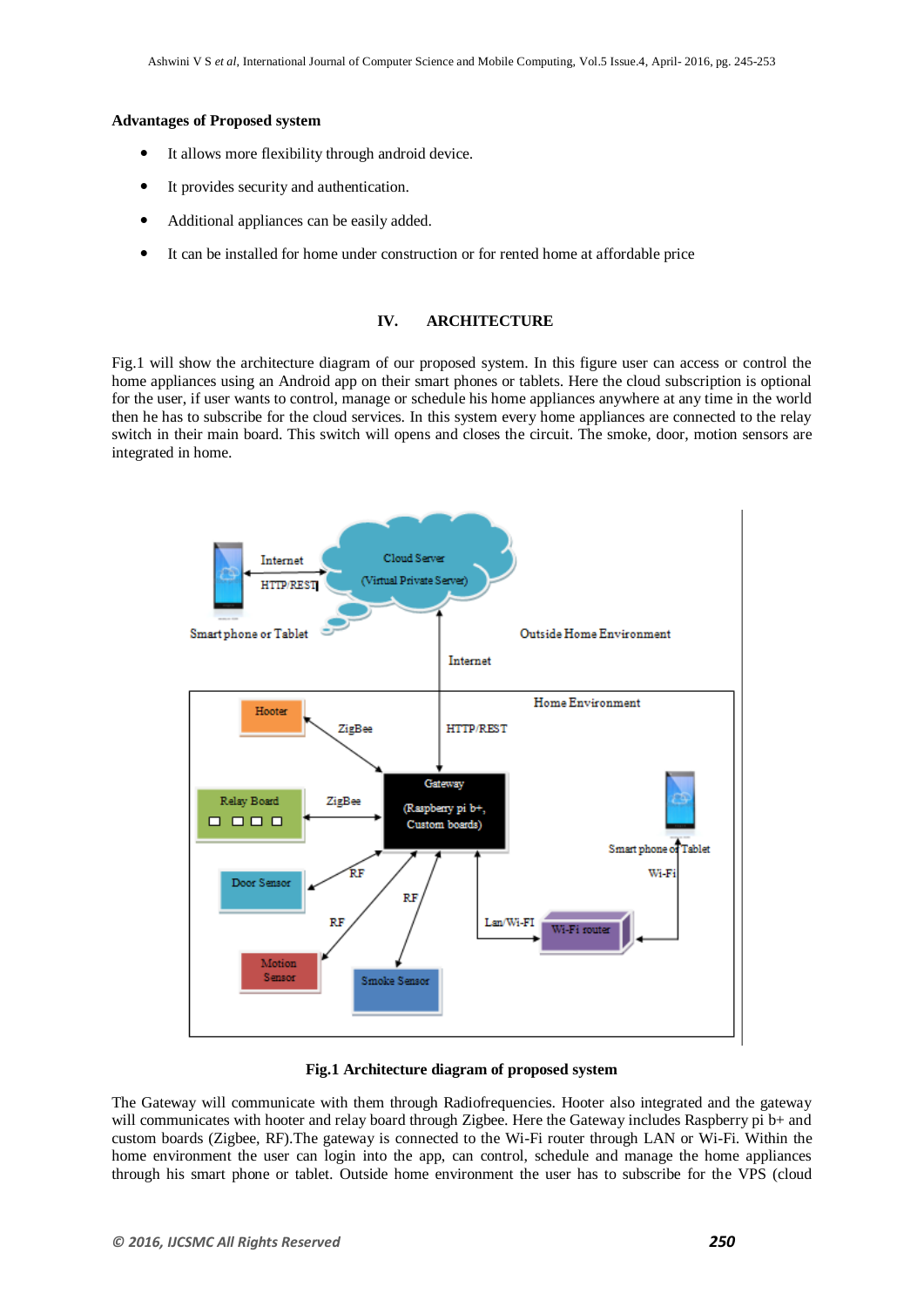server) with proper credentials he can login to the cloud and he can access, control, schedule and manage his home appliances through his smart phone or tablet anywhere at any time in the world. In case of home environment whenever the user give an instruction to on or off home appliances from his mobile through the app, this instruction is forwarded to the gateway through Wi-Fi(internet is not required for this) then the gateway will instructs the relay board to open(off) or close(on) the circuit. In case of outside home environment whenever the user give an instruction to on or off home appliances from his mobile through the app, this instruction is first forwarded to the cloud through internet then the cloud will forward that instruction to the gateway through internet then the gateway will instructs the relay board to open (off) or close (on) the circuit.

## **V. IMPLEMENTATION**

#### *Software*

Python code is used for the client and server application as the interface for Raspberry Pi to connect to sensors and lights. Software of the proposed HAS is broadly categorized into two: Microcontroller firmware and server application software. The server application software is a library implementation of a micro Web-server running on Gateway using the Ethernet/Wi-Fi protocol. This Wi-Fi protocol has the capability to use both as a server or a client. All the operations required to remotely control, schedule and manage of the home appliances are coded in python and deployed in a memory card and plugged into gateway.

#### *Hardware*

Integration of electronic components into our Gateway and setting it up for remote access will be the next step. Through Wi-Fi the hardware interaction takes place. The integrated peripherals such as camera, Door sensors and Lighting devices are been controlled by Android Application.



**Fig.2:-System Design of the proposed system**

## **VI. RESULTS AND DISCUSSIONS**

## **USER INTERFACE DESIGN**

The client software comes as android application which is available in the Google play store. Authorized user can download the app with proper login credentials. Below figure.3 shows the prototype design of android application development. This app will provides very good user interface where the user can easily control and schedule the home appliances. In this app there is a menu where we can see the home appliances list that we can remotely control and schedule. At first the smart phone from which you want to control the appliances, should be registered with the gateway. This app will also provides the notifications at each time any home appliance is controlled and these notifications can be viewed in the events option. Another important feature that we included in this app is a Safe Mode option for intruder detection. In case of short circuit, Gas leakage or Intruder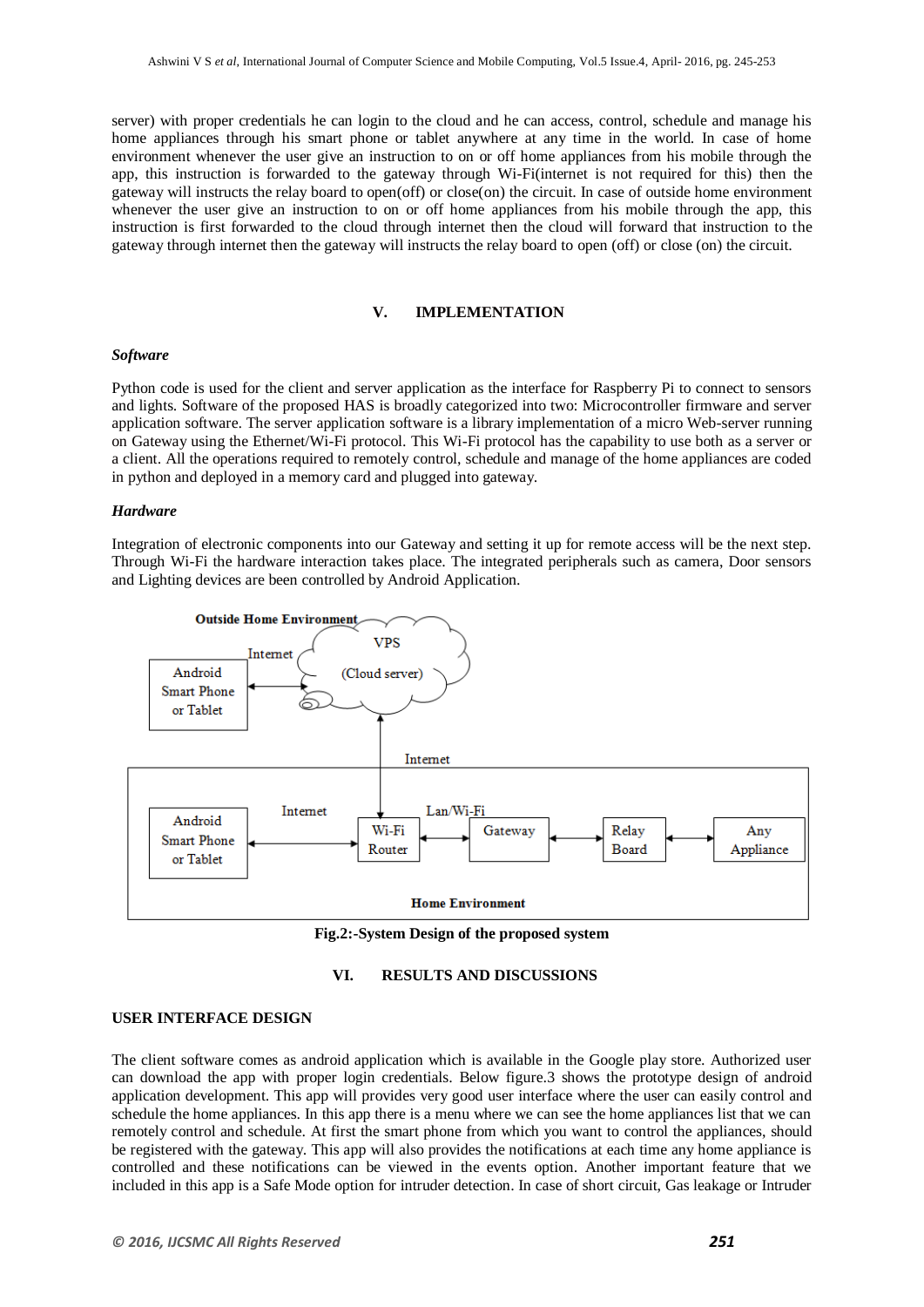entry in the home an immediate serine is activated and a sms, email is sent to the user. In connected group option we can add the email-id, name, phone number of our relations or neighbours to whom the alert sms email should send by the gateway.





# **VII. SUMMARY & CONCLUSION**

The produced device helps in enabling user with power to control multiple appliances with the help of existing devices like smart phones & Tablets which are Android based. The device produced are having interfaces which are flexible to use, provides more capability to access home based devices at ease and without any discomfort and can integrate with the present applications which need minimum expertise in installation. In our research we show various applications to implement home automation which is not limited to those discussed earlier in paper, however requires sensors and respective appliances to achieve. Our existing system demonstrates a successful design that can communicate with Android based smart phone/ Tablets using gateway which controls HVAC systems (Geyser, Lighting, AC) and alerts in the event of intruder detection and smoke.

# **ACKNOWLEDGEMENT**

We would like to thank Samslogix for providing such a healthy environment for the successful completion of this work and express our gratitude to Pradeep S (Chief Architect, Samslogix, Bangalore) for providing continuous support and encouragement. The work reported in this paper is supported by the college [BMSCE] through the TECHNICAL EDUCATION QUALITY IMPROVEMENT PROGRAMME [TEQIP-II] of the MHRD, Government of India.